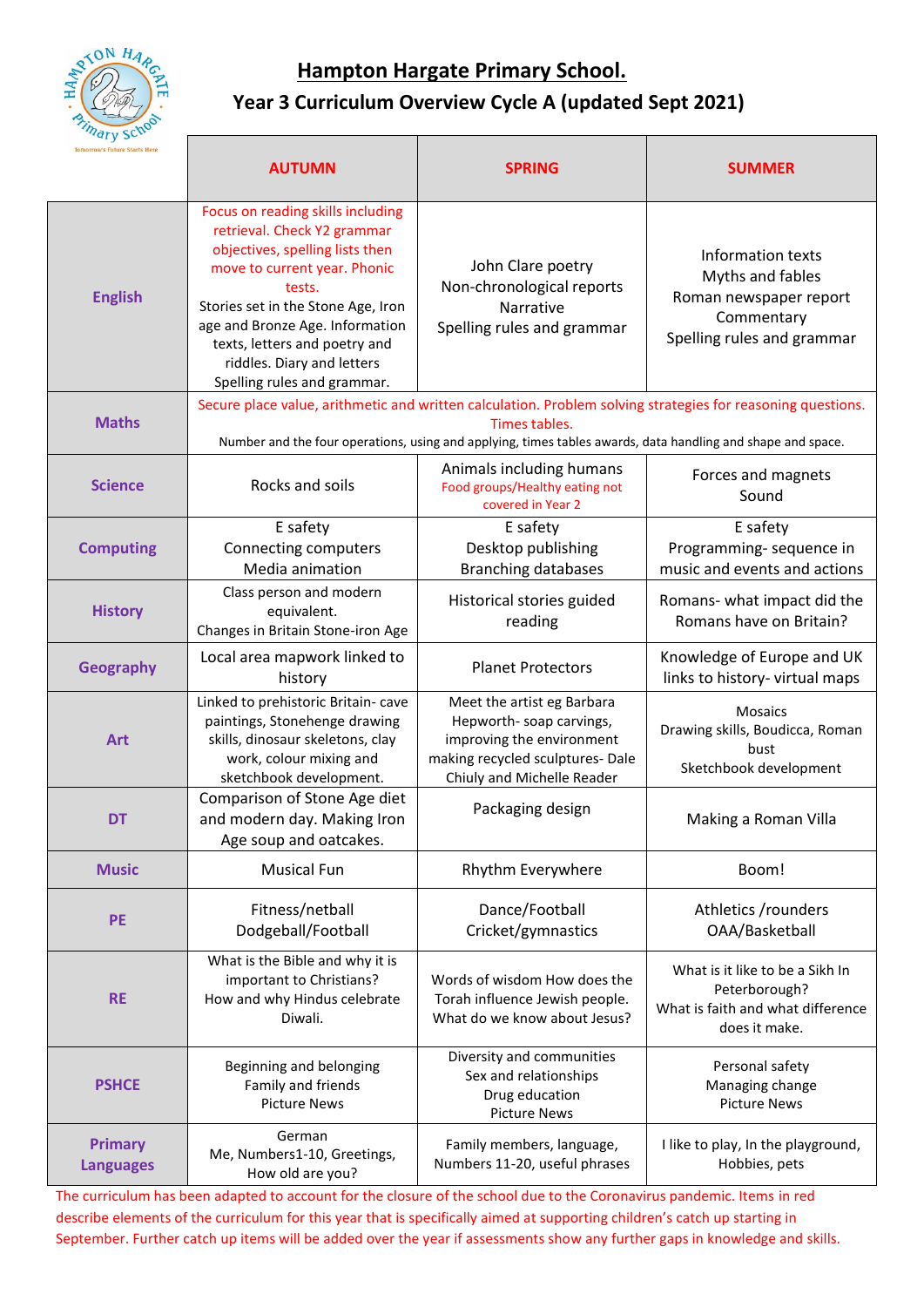

## **Year 3 Curriculum Overview Cycle B (updated Sept 2021)**

| <b>Tomorrow's Future Starts Here</b> | <b>AUTUMN</b>                                                                                                      | <b>SPRING</b>                                                                                                     | <b>SUMMER</b>                                                                                                                     |  |
|--------------------------------------|--------------------------------------------------------------------------------------------------------------------|-------------------------------------------------------------------------------------------------------------------|-----------------------------------------------------------------------------------------------------------------------------------|--|
| <b>English</b>                       | Stories with familiar settings<br>Beowulf<br>Instructions, Letters<br>Playscripts<br>Spelling rules and grammar    | Stories linked to the rainforest-<br>The Great Kapok Tree.<br>Persuasive letters<br>Spelling rules and grammar.   | Gregory Cool<br>Poetry<br>Sports commentary<br>The Miraculous Journey of<br><b>Edward Tulane</b><br>Spelling rules and grammar.   |  |
| <b>Maths</b>                         | Number and the four operations, using and applying, times tables awards, data handling and<br>shape and space.     |                                                                                                                   |                                                                                                                                   |  |
| <b>Science</b>                       | Light<br>Electricity                                                                                               | States of matter<br>Plants                                                                                        | Living things and habitats                                                                                                        |  |
| <b>Computing</b>                     | E safety<br>Connecting computers<br>Media animation                                                                | E safety<br>Desktop publishing<br><b>Branching databases</b>                                                      | E safety<br>Programming-sequence in<br>music and events and actions                                                               |  |
| <b>History</b>                       | Class person and modern<br>equivalent.<br>Vikings and Saxons to Edward the<br>confessor                            | Inspirational people with links<br>to Peterborough<br>Local history                                               | Historical stories guided<br>reading<br>Cross curricular links                                                                    |  |
| <b>Geography</b>                     | Map work linked to history.                                                                                        | Why are rainforests<br>important?                                                                                 | Farm to Fork- where does our<br>food come from?                                                                                   |  |
| <b>Art</b>                           | Colour mixing. Drawing skills-<br>adding light and shade<br>Northern lights<br>Clay pots<br>Sketchbook development | Paper art- Matisse<br>Camouflage and patterns-<br>Dean Russo<br>Chameleon zentangle art<br>Sketchbook development | Landscapes<br><b>Claude Monet</b><br>David Hockney<br>Observational feather drawing<br>Chicken collages<br>Sketchbook development |  |
| <b>DT</b>                            | Making products<br>Shadow puppet theatre                                                                           | Designing, cutting and sewing<br>A poison dart frog toy                                                           | Food and nutrition<br>Pizza pictures                                                                                              |  |
| <b>Music</b>                         | <b>Musical Fun</b>                                                                                                 | Rhythm Everywhere                                                                                                 | Boom!                                                                                                                             |  |
| PE                                   | Fitness/netball<br>Dodgeball/Football                                                                              | Dance/Football<br>Cricket/gymnastics                                                                              | Athletics /rounders<br>OAA/Basketball                                                                                             |  |
| <b>RE</b>                            | What is the Bible and why is it<br>important to Christians.<br>How and why do Hindus<br>celebrate Diwali?          | Words of wisdom How does the<br>Torah influence the lives of<br>Jewish people.<br>What do we know about Jesus?    | What is it like to be Sikh in<br>Peterborough?<br>What is faith and what difference<br>does it make.                              |  |
| <b>PSHCE</b>                         | Beginning and belonging<br>Family and friends<br><b>Picture News</b>                                               | Diversity and communities<br>Sex and relationships<br>Drug education<br><b>Picture News</b>                       | Personal safety<br>Managing change<br><b>Picture News</b>                                                                         |  |
| <b>Primary</b><br><b>Languages</b>   | German<br>Me, Numbers1-10, Greetings,<br>How old are you?                                                          | Family members, language,<br>Numbers 11-20, useful<br>phrases                                                     | I like to play, In the<br>playground, Hobbies, pets                                                                               |  |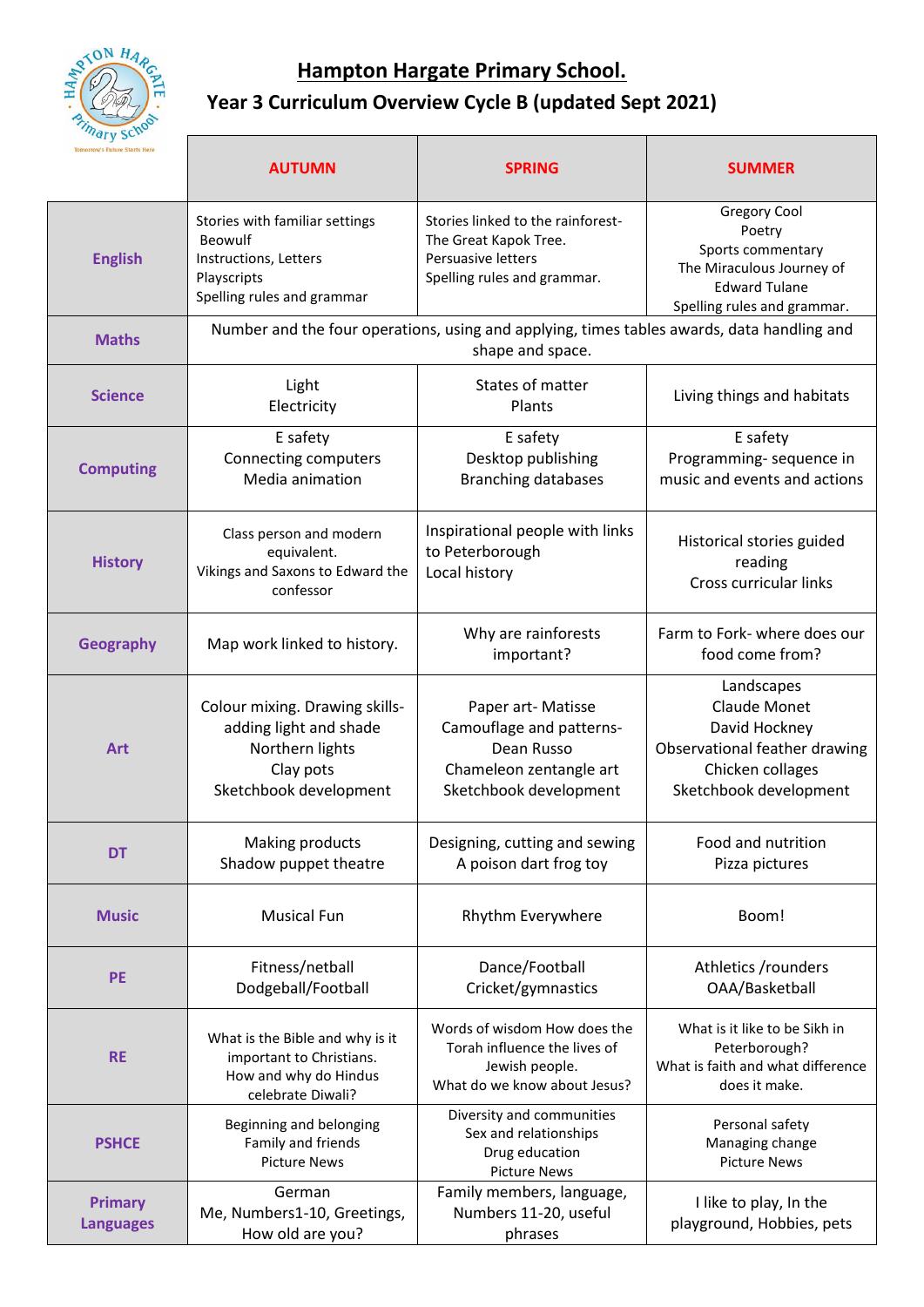

#### **Year 4 Curriculum Overview Cycle A (updated Sept 2021)**

| "ary Sc"<br><b>Comorrow's Future Starts Here</b> | <b>AUTUMN</b>                                                                                                                                                                                                                                              | <b>SPRING</b>                                                                                                                                     | <b>SUMMER</b>                                                                                     |  |
|--------------------------------------------------|------------------------------------------------------------------------------------------------------------------------------------------------------------------------------------------------------------------------------------------------------------|---------------------------------------------------------------------------------------------------------------------------------------------------|---------------------------------------------------------------------------------------------------|--|
| <b>English</b>                                   | Focus on reading skills including<br>retrieval. Check Y3 grammar<br>objectives, spelling lists then move to<br>current year.<br>Stone Age Boy. Explanation<br>texts. Poetry.<br>Spelling rules and grammar                                                 | Letter writing<br>Newspaper articles.<br>Debate.<br>Spelling rules and grammar                                                                    | Writing mystery stories<br>Escape to Pompeii<br><b>Mary Poppins</b><br>Spelling rules and grammar |  |
| <b>Maths</b>                                     | Secure place value, arithmetic and written calculation. Problem solving strategies for reasoning questions.<br>Times tables.<br>The four number operations. Real life problems and times tables awards. Fractions, decimals,<br>shape, space and measures. |                                                                                                                                                   |                                                                                                   |  |
| <b>Science</b>                                   | Rocks and soils                                                                                                                                                                                                                                            | Animals including humans                                                                                                                          | Forces and magnets<br>Sound                                                                       |  |
| <b>Computing</b>                                 | E safety<br>The Internet<br>Media- audio editing                                                                                                                                                                                                           | E safety<br>Photo editing<br>Data logging                                                                                                         | E safety<br>Programming-repetition in<br>shapes and games                                         |  |
| <b>History</b>                                   | Class person and modern<br>equivalent.<br>Changes in Britain Stone-Iron Age                                                                                                                                                                                | Historical stories guided<br>reading                                                                                                              | Romans- What impact did the<br>Romans have on Britain?                                            |  |
| <b>Geography</b>                                 | Local area mapwork and links<br>with history                                                                                                                                                                                                               | Planet protectors                                                                                                                                 | Place knowledge of Europe<br>and UK links to history                                              |  |
| <b>Art</b>                                       | Linked to prehistoric Britain- cave<br>paintings, Stonehenge drawing<br>skills, dinosaur skeletons, clay<br>work, colour mixing and<br>sketchbook development.                                                                                             | Meet the artists eg. Barabara<br>Hepworth-soap carvings,<br>Improving the environment,<br>recycled sculptures- Dale Chiuly<br>and Michelle Reader | Mosaics<br>Drawing skills- Boudicca, Roman<br>bust<br>Sketchbook development                      |  |
| <b>DT</b>                                        | Comparison of Stone Age diet<br>and modern day. Making Iron<br>Age soup and oatcakes.                                                                                                                                                                      | Packaging design                                                                                                                                  | Making a Roman Villa                                                                              |  |
| <b>Music</b>                                     | Lean on Me                                                                                                                                                                                                                                                 | Boom ii                                                                                                                                           | Classical music                                                                                   |  |
| <b>PE</b>                                        | Fitness/swimming<br>Dodgeball/football                                                                                                                                                                                                                     | Basketball/dance<br>Netball/gymnastics                                                                                                            | Athletics/rounders<br>OAA/Cricket                                                                 |  |
| <b>RE</b>                                        | What do signs and symbols mean in<br>religion?<br>Is Christmas a festival of light or<br>love?                                                                                                                                                             | What were the stories Jesus told?<br>Is Easter a festival of new life or<br>sacrifice?                                                            | What are the milestones in life?<br>What religions are represented in<br>our neighbourhood?       |  |
| <b>PSHCE</b>                                     | Rights, rules and responsibilities<br>My emotions<br>Anti-bullying<br><b>Picture News</b>                                                                                                                                                                  | Working together<br>Financial capability<br>Sex and relationships<br>Drug education<br><b>Picture News</b>                                        | Managing risk<br>Safety contexts<br><b>Healthy lifestyles</b><br><b>Picture News</b>              |  |
| <b>Primary</b><br><b>Languages</b>               | French<br>What we remember, useful phrases,<br>I like to play, in the playground,<br>hobbies.                                                                                                                                                              | Pets, farm animals, zoo animals                                                                                                                   | Animals in nature, colours, sizes,<br>body parts                                                  |  |

The curriculum has been adapted to account for the closure of the school due to the Coronavirus pandemic. Items in red describe elements of the curriculum for this year that is specifically aimed at supporting children's catch up starting in September. Further catch up items will be added over the year if assessments show any further gaps in knowledge and skills